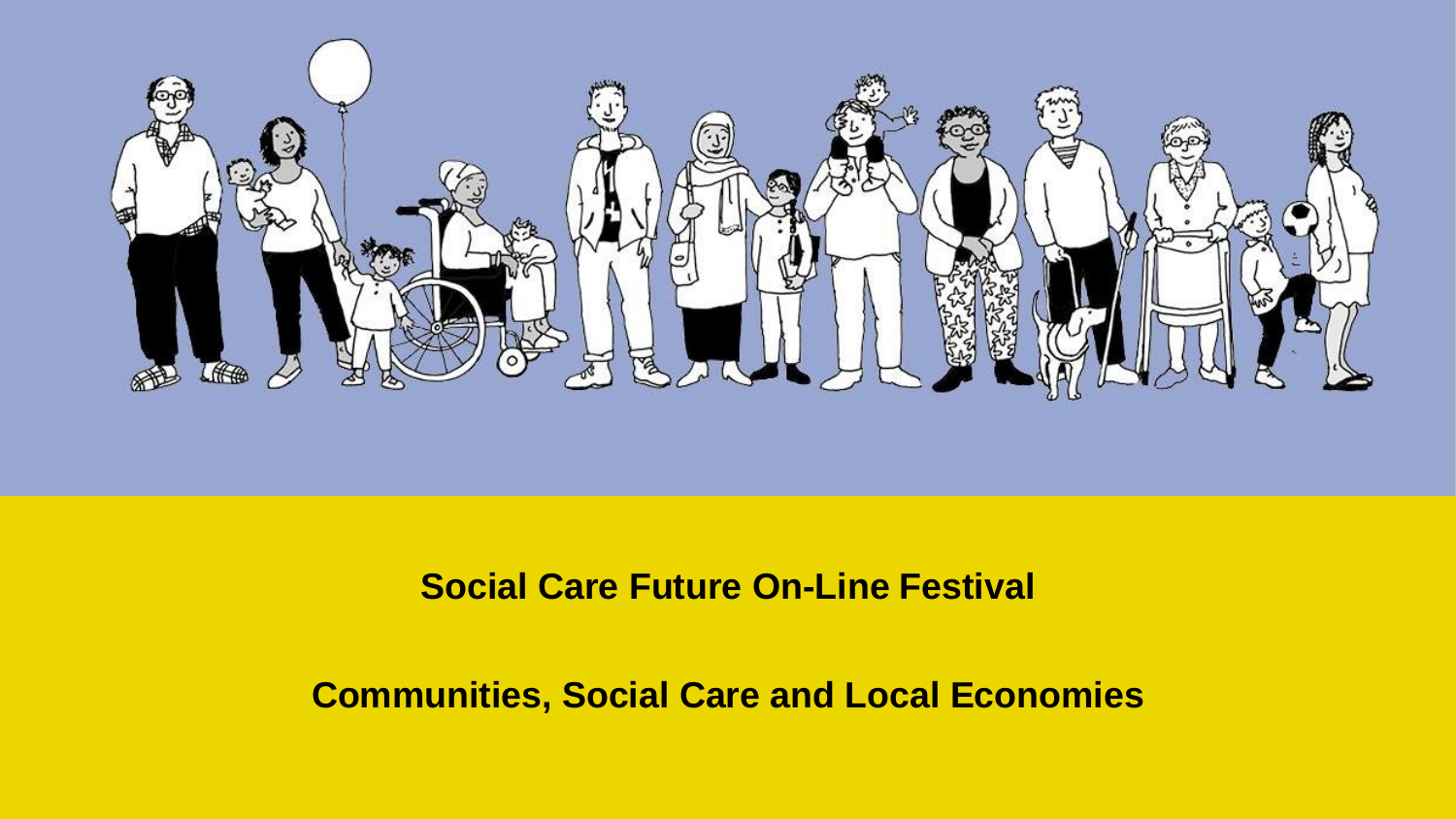# **Welcome!**



#### Welcome to Communities, Social Care and Local Economies



If you know someone is trying to get into this session and can't, then please tell them to call 0121 474 5900 and Wendy will help them out



Just a reminder …we are recording all the sessions apart from the break and lunchtime breakout rooms.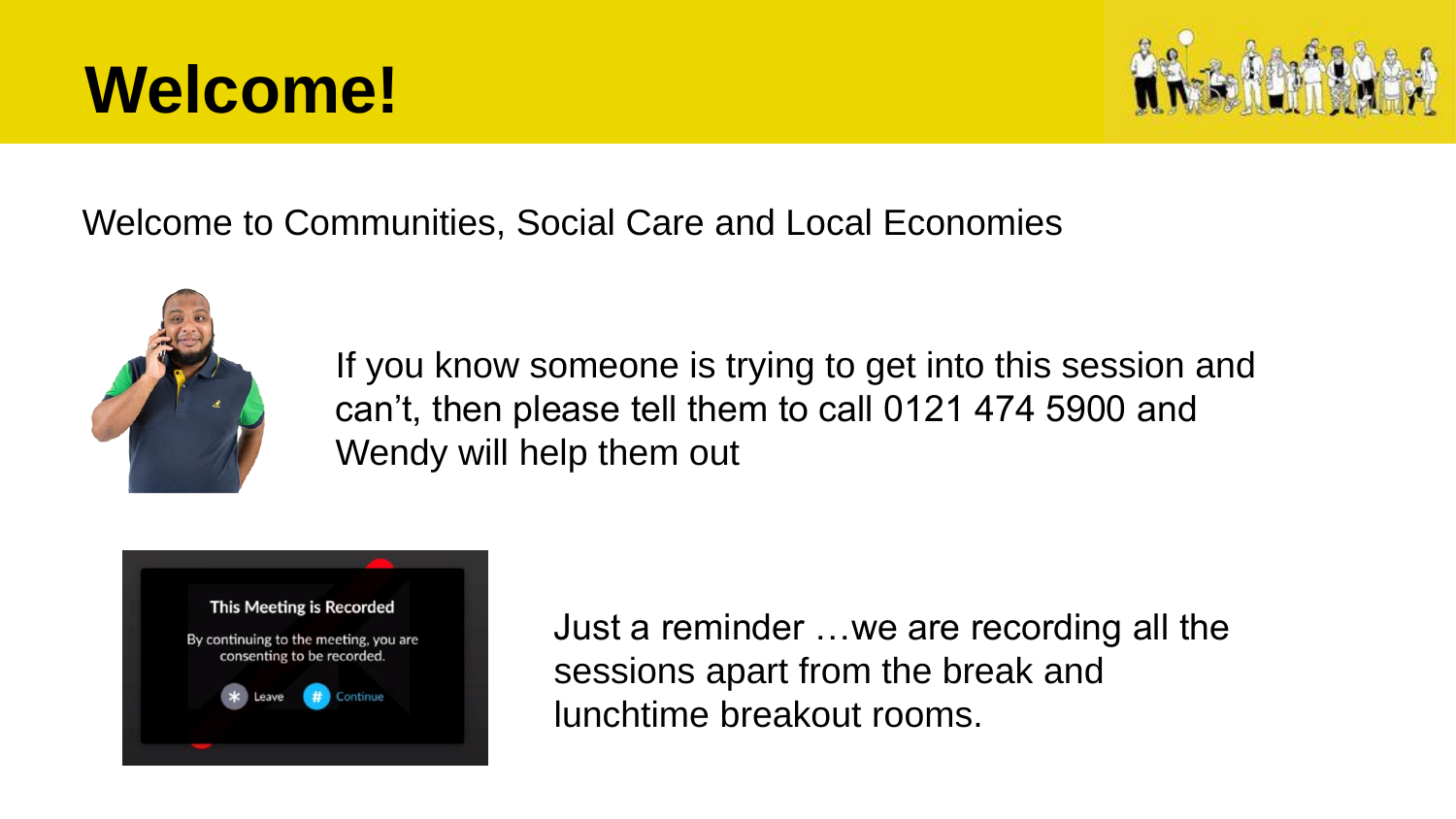# **Welcome!**





We know that it can be hard to get your voice heard on a video session. If you have something to say, then please do use your yellow card (or a banana or a rubber duck! Anything yellow will do)

We will be keeping to time and the session will end at 11.45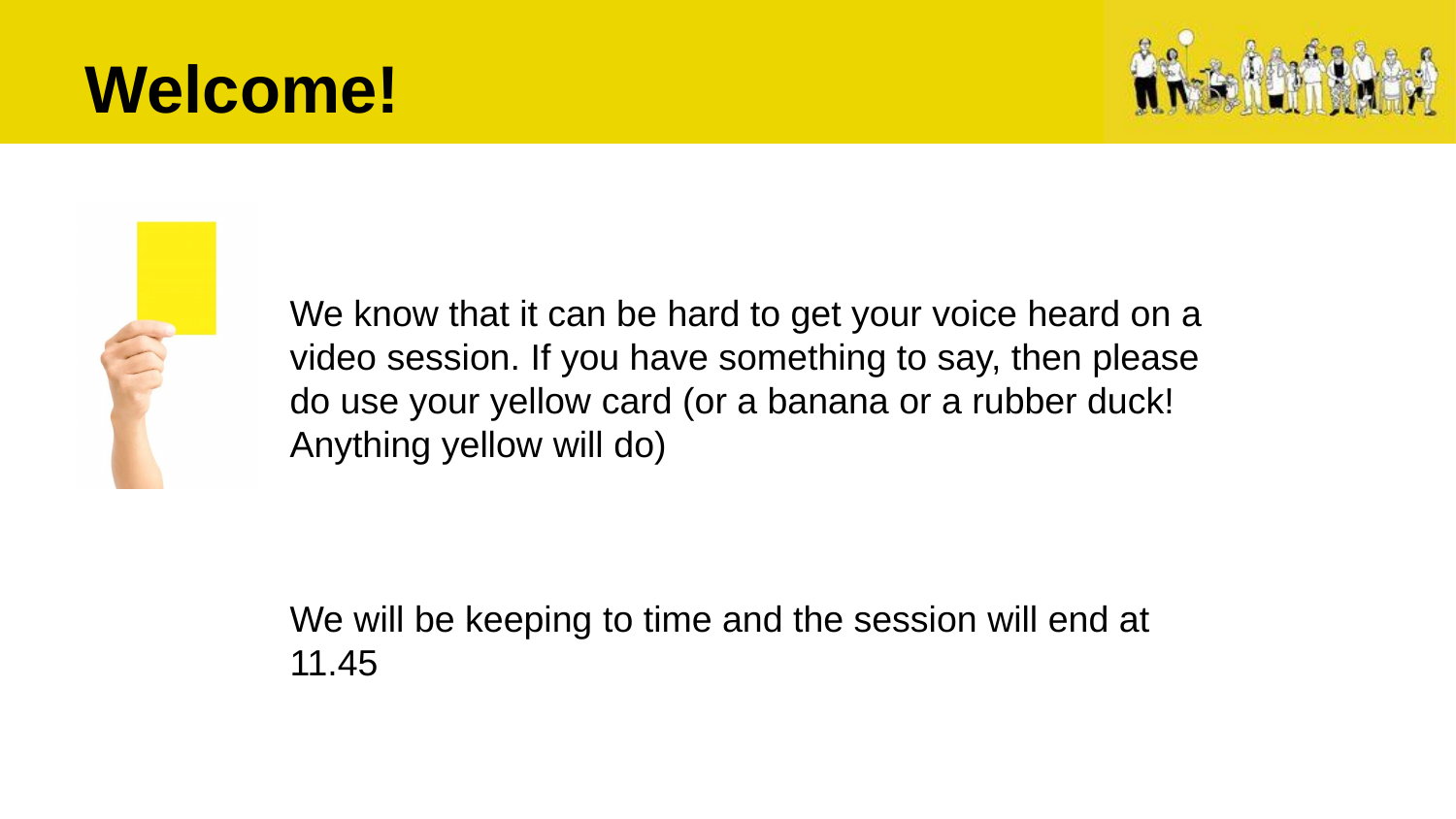



Please stay on mute if you are not speaking



If you'd like to turn your video on, we'd love to see you, but if you want to go and make a cup of tea or have a snack while you are in the session, you might want to turn your video off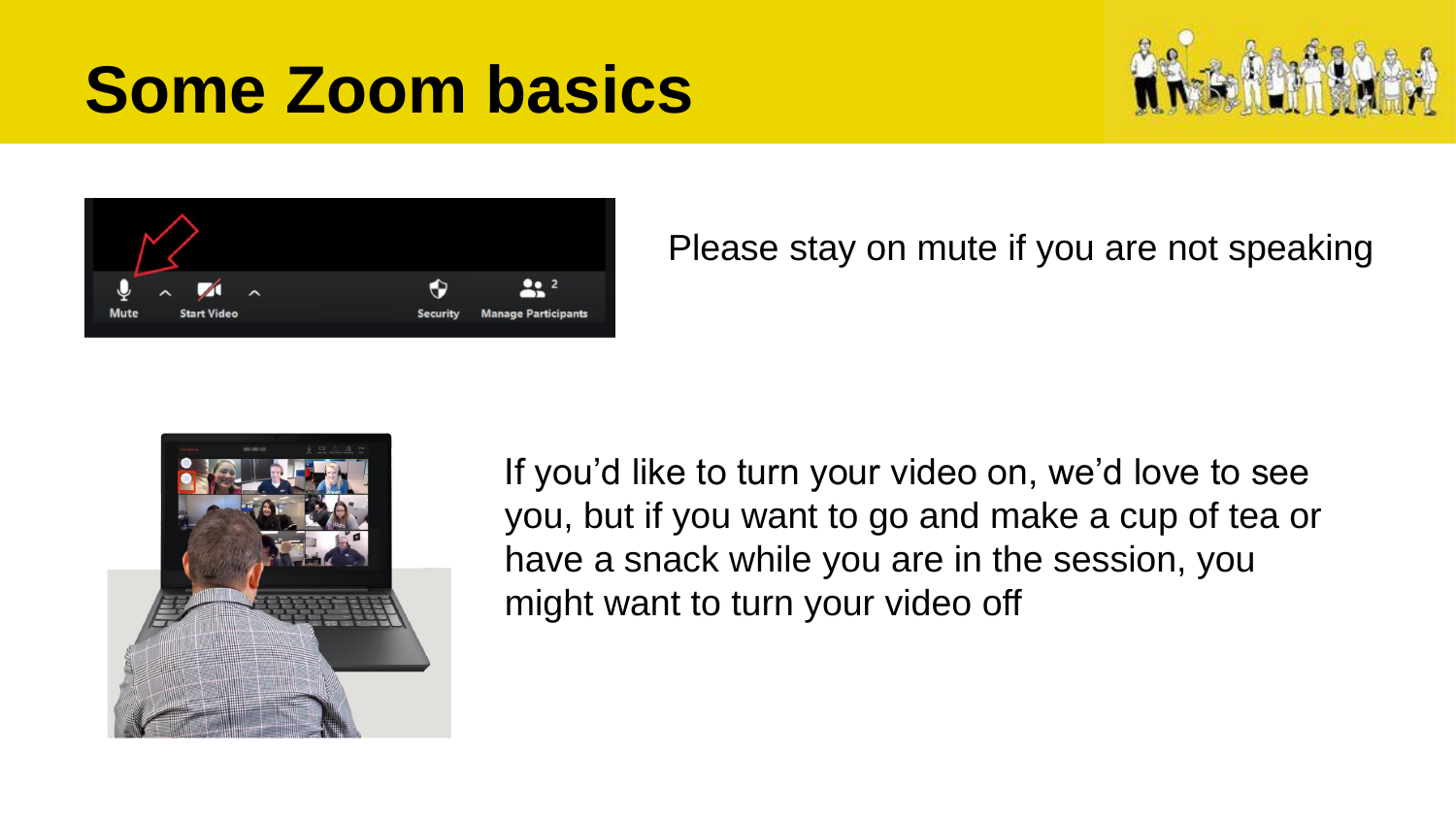



Choose Gallery View if you want to see everyone, or Speaker View if you want to see a big picture of the person speaking.

When the presenter is sharing their screen, you will only see a few people's videos down the right-hand side of your screen. If these videos are in the way, you can move them by clicking on the black bar at the top and dragging them where you want them to be.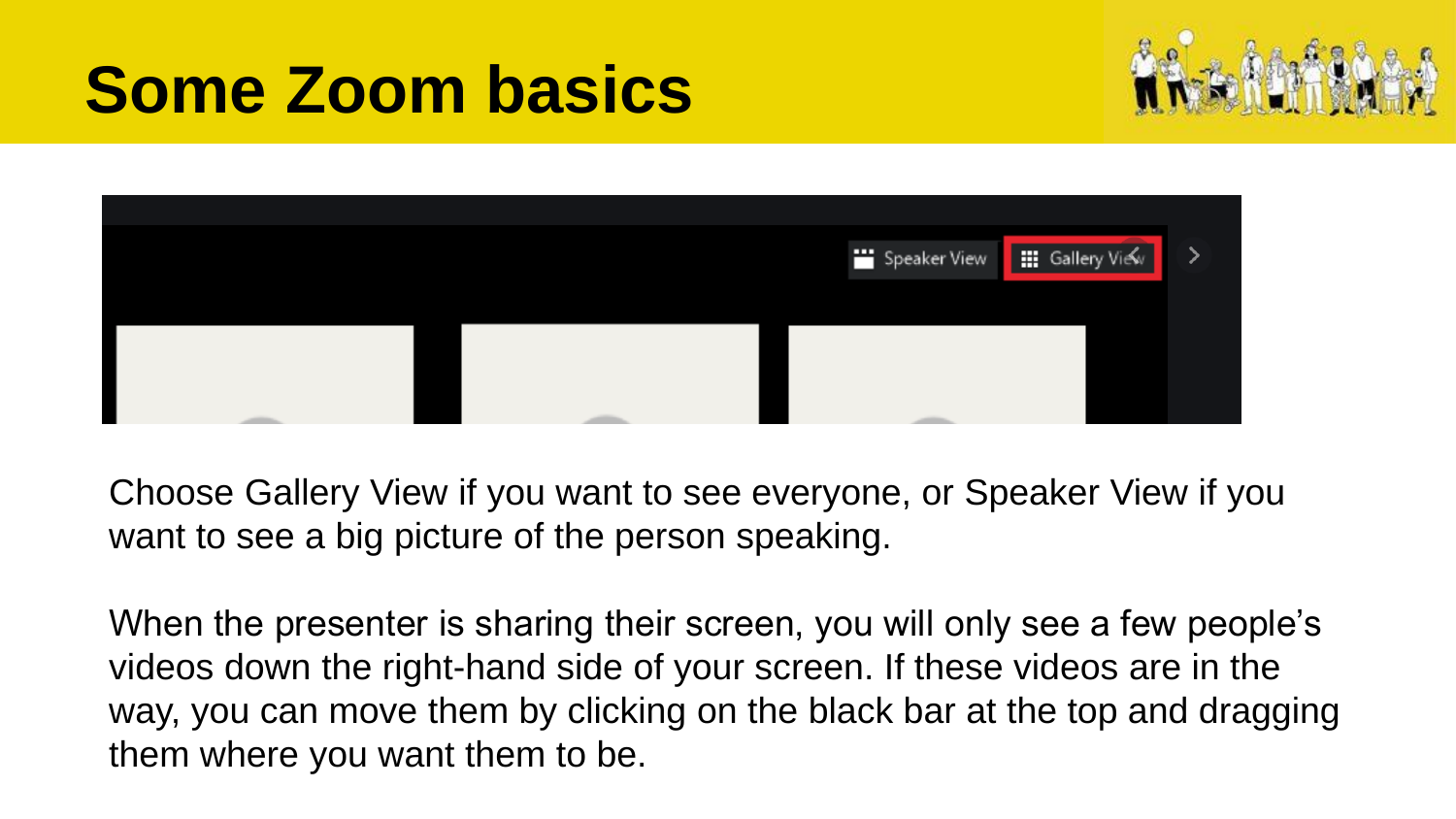



Please do use chat for questions and comments – we will save and share the chat from each session.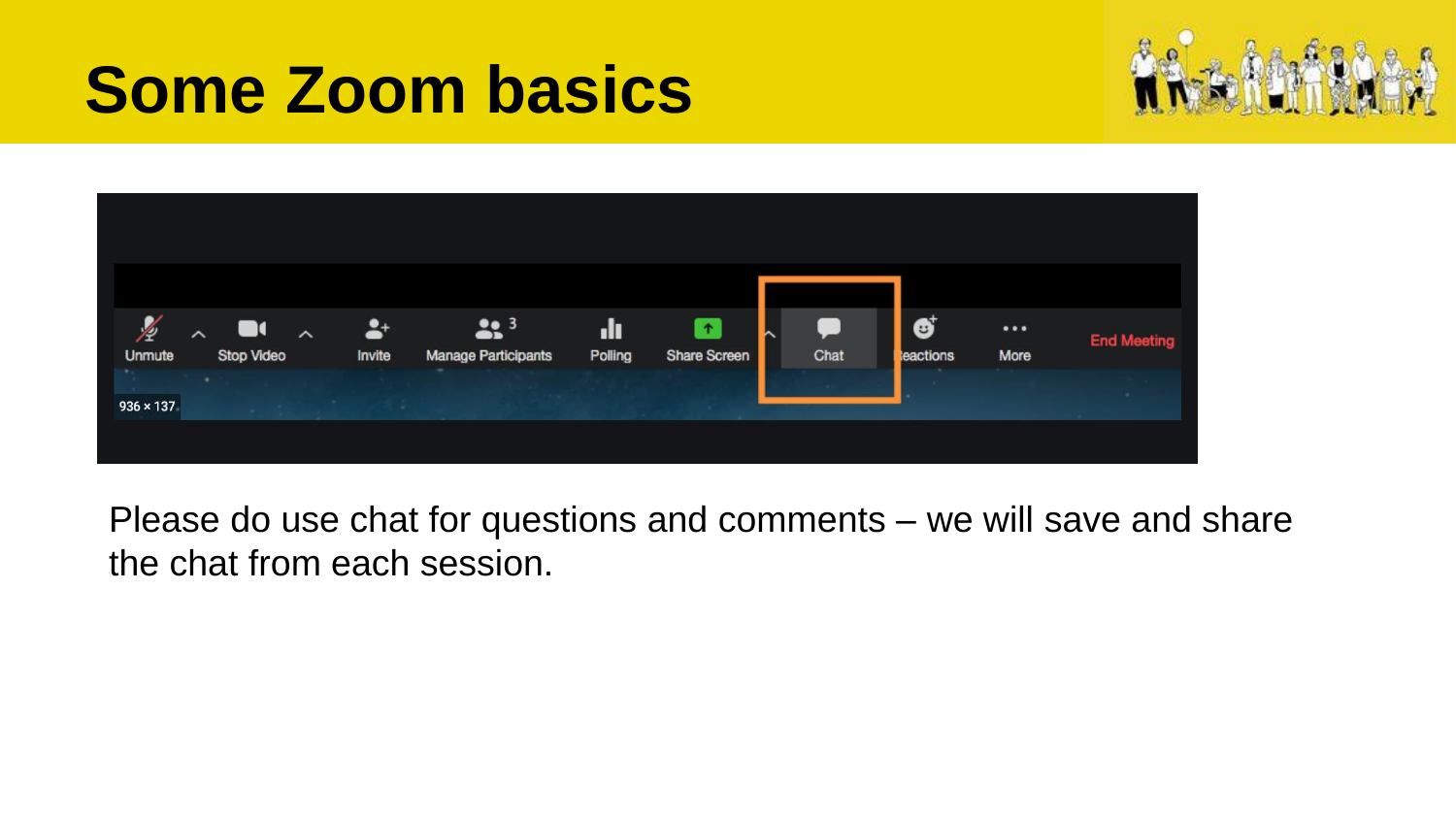

| zoom.us                                              | Meeting          | View       | Edit                                                          | Window | Help |  |
|------------------------------------------------------|------------------|------------|---------------------------------------------------------------|--------|------|--|
| <b>About Zoom</b>                                    |                  |            |                                                               |        |      |  |
| ₩,<br>Preferences<br>Provide Zoom Feedback           |                  |            |                                                               |        |      |  |
| <b>Services</b>                                      |                  |            |                                                               |        |      |  |
| <b>Check for Updates</b>                             |                  |            |                                                               |        |      |  |
| <b>Uninstall Zoom</b>                                |                  |            |                                                               |        |      |  |
| Join Meeting<br><b>Start Meeting</b><br>Screen Share | Schedule Meeting |            | <b>XXJ</b><br>$\mathcal{W}$<br><b>XD</b><br>$^{\wedge}$ $\#S$ |        |      |  |
| Hide Zoom<br><b>Hide Others</b><br>Show All          |                  | <b>N%7</b> | H                                                             |        |      |  |
| <b>Switch Account</b><br>Sign In                     |                  |            |                                                               |        |      |  |
| Quit Zoom<br><b>RQ</b>                               |                  |            |                                                               |        |      |  |
|                                                      |                  |            |                                                               |        |      |  |

If you are having problems with your sound please check your sound settings – at the top of your screen under preferences.

if you have headphones in, you will probably have to change the settings as the default is likely to be your computer speakers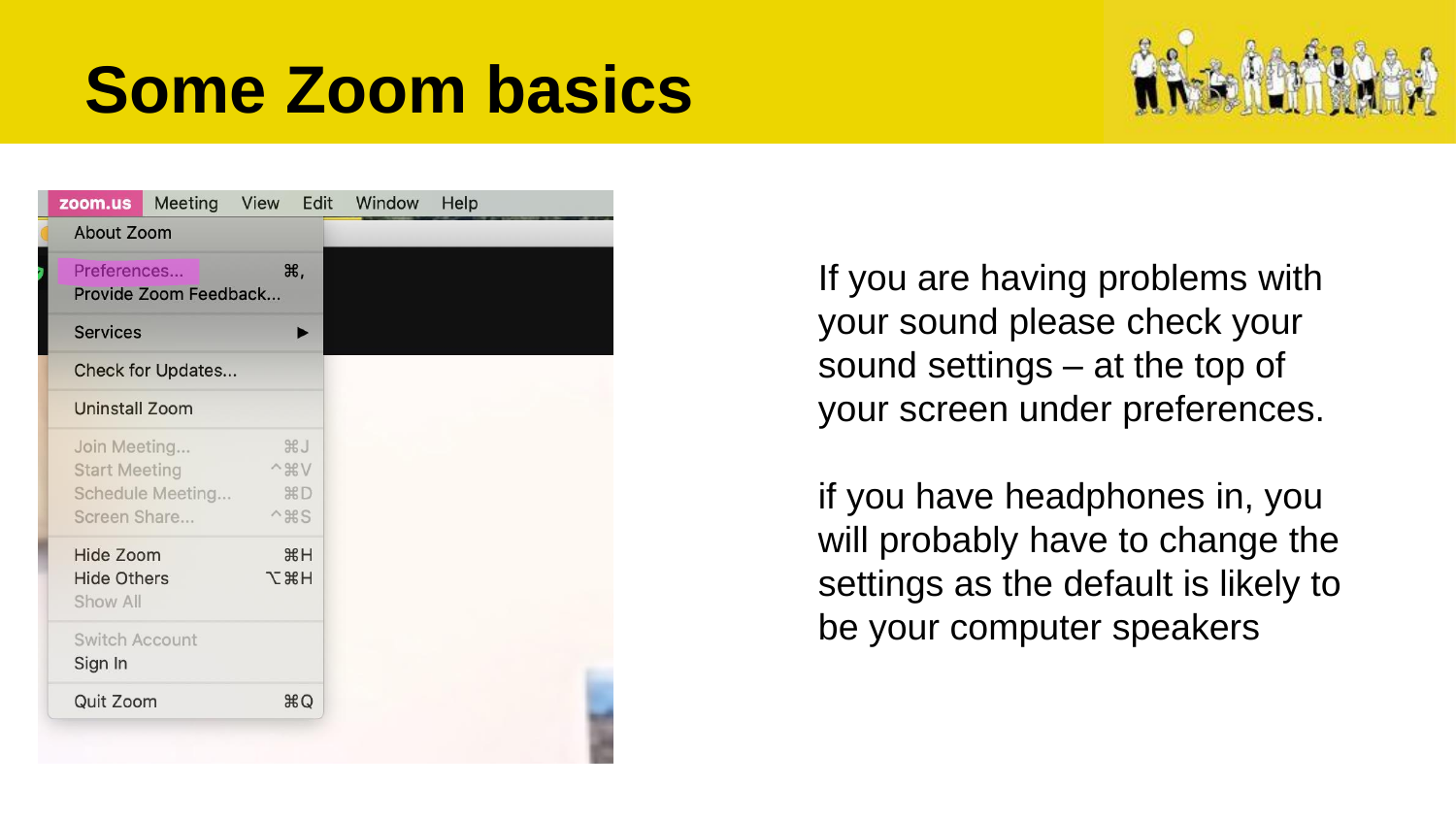# Communities, social care & local economies



communitycatalysts®

unlocking potential effecting change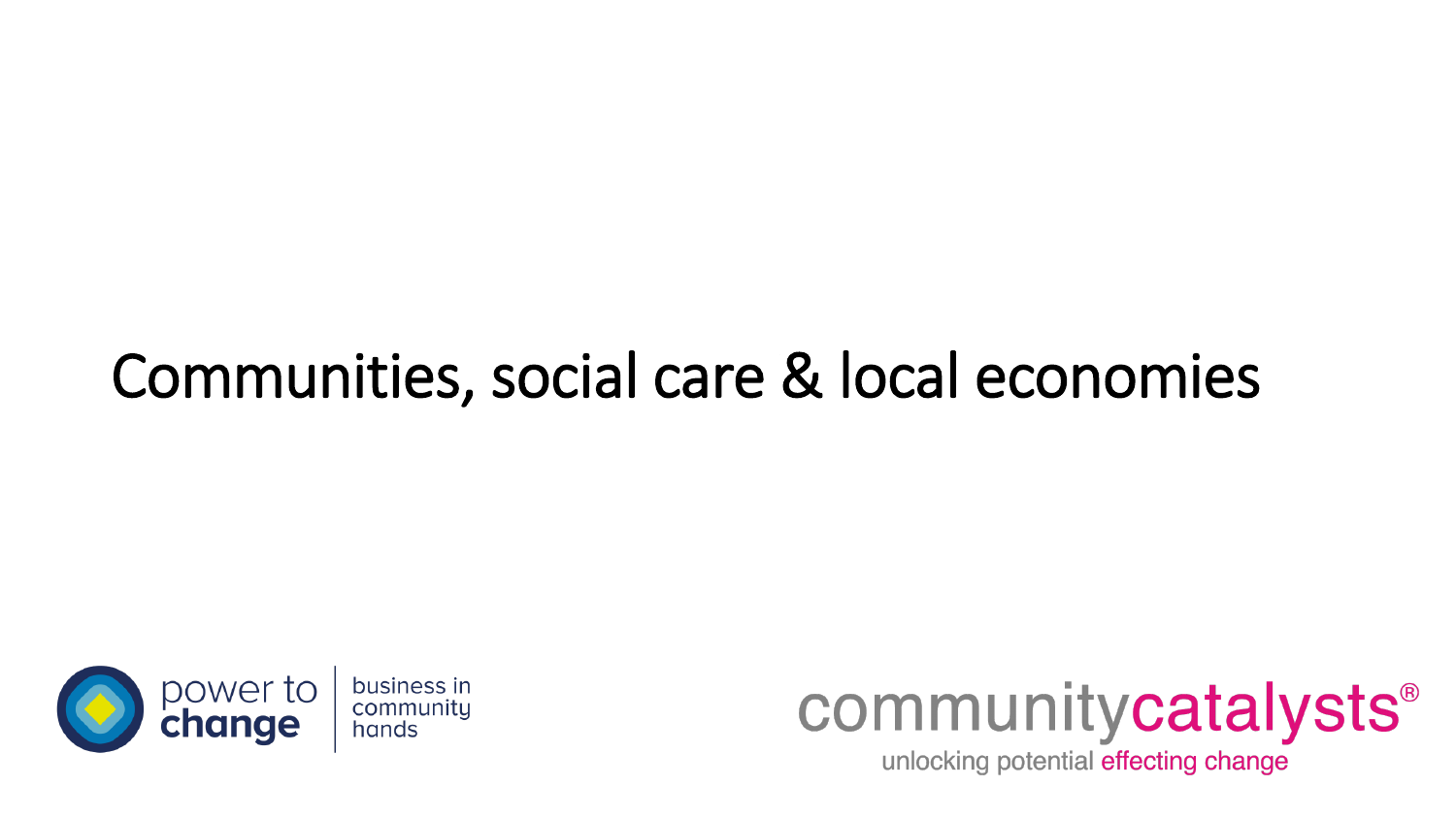#### Programme

| <b>Time</b>                                          | <b>Topic</b>                           | <b>Who</b>                                                                   |  |  |  |  |
|------------------------------------------------------|----------------------------------------|------------------------------------------------------------------------------|--|--|--|--|
| 9.45am                                               | <b>Welcome and Context</b>             | Susie Finlayson (Power to Change) and Sian<br>Lockwood (Community Catalysts) |  |  |  |  |
| Understanding the different conversations            |                                        |                                                                              |  |  |  |  |
| 9.55am                                               | Local economies                        | Sarah Bedford, New Economic Foundation                                       |  |  |  |  |
| 10.05am                                              | Communities                            | Mick Ward, Asset Based Community<br>Development                              |  |  |  |  |
| 10.15am                                              | <b>Social Care</b>                     | Tim Parkin, TLAP                                                             |  |  |  |  |
| 10.25am                                              | <b>Questions and Discussion</b>        | Susie Finlayson and Sian Lockwood                                            |  |  |  |  |
| 10.35am                                              | <b>Break</b>                           |                                                                              |  |  |  |  |
| <b>Glimpses of Impact when Conversations Collide</b> |                                        |                                                                              |  |  |  |  |
| 10.40am                                              | <b>NWADASS CLES report</b>             | Andrew Burridge (NWADASS)                                                    |  |  |  |  |
| 10.55am                                              | Questions                              | Susie Finlayson and Sian Lockwood                                            |  |  |  |  |
| <b>New Insights</b>                                  |                                        |                                                                              |  |  |  |  |
| 11.00am                                              | <b>Discussion</b>                      | <b>Clenton Farquharson (TLAP)</b>                                            |  |  |  |  |
| 11.30am                                              | Pulling it all together and next steps | Donna Hall (New Local)                                                       |  |  |  |  |
| 11.45am                                              | Finish                                 |                                                                              |  |  |  |  |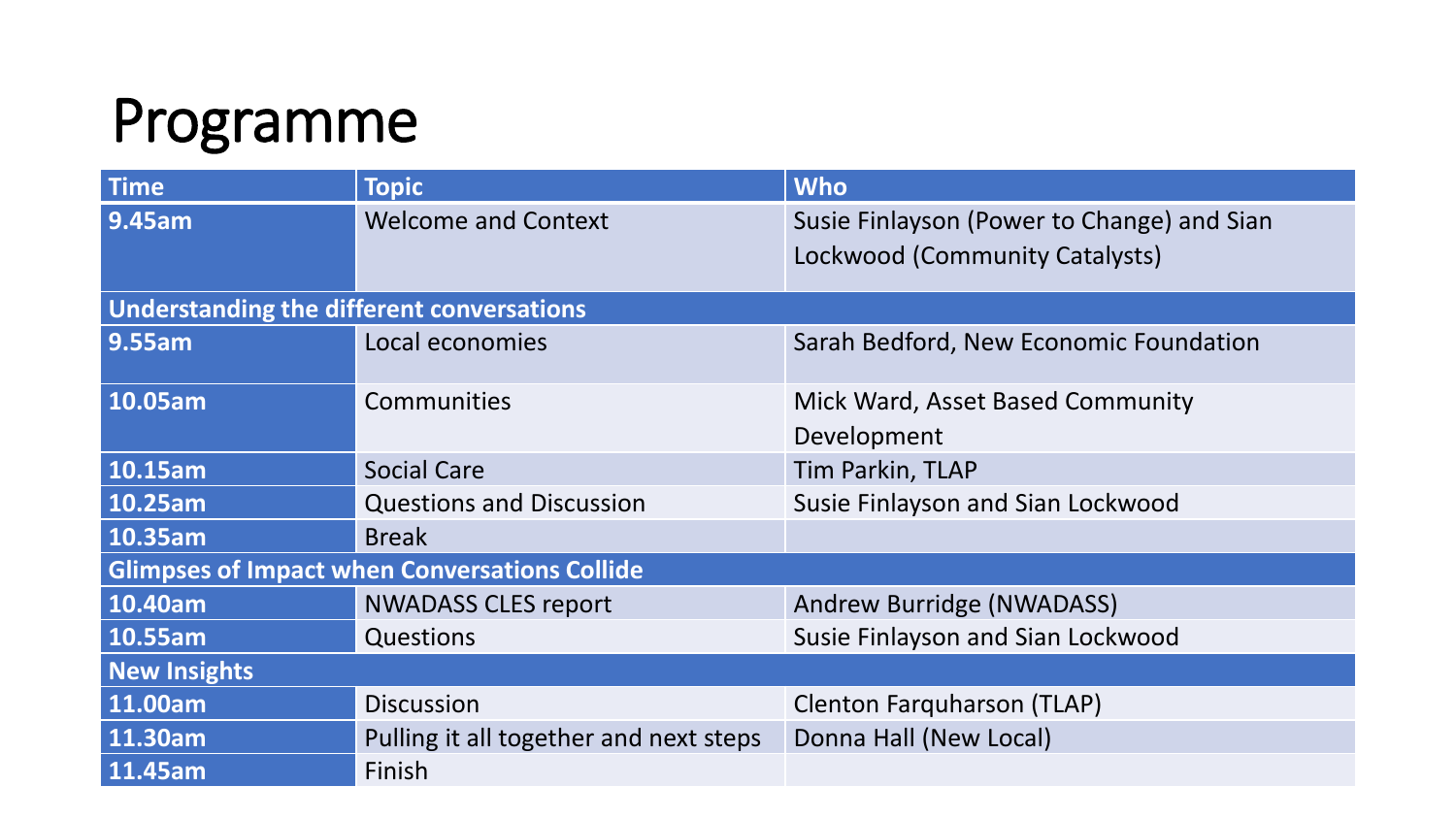#### Community Catalysts

- A CIC launched in 2009 to help unlock the capacity of communities to care
- Works across the UK through local partners
- Helps harness the assets and imaginations of people and communities
- Aims to make sure that people have a real choice of great services and supports that will help them live the life they want, connected and contributing
- Nurtures and is the home of community micro-enterprise (Small [Good Stuff\) and the Local Area Coordination Network \(Local Area](https://lacnetwork.org/) Coordination)communitycatalysts<sup>®</sup>

unlocking potential effecting change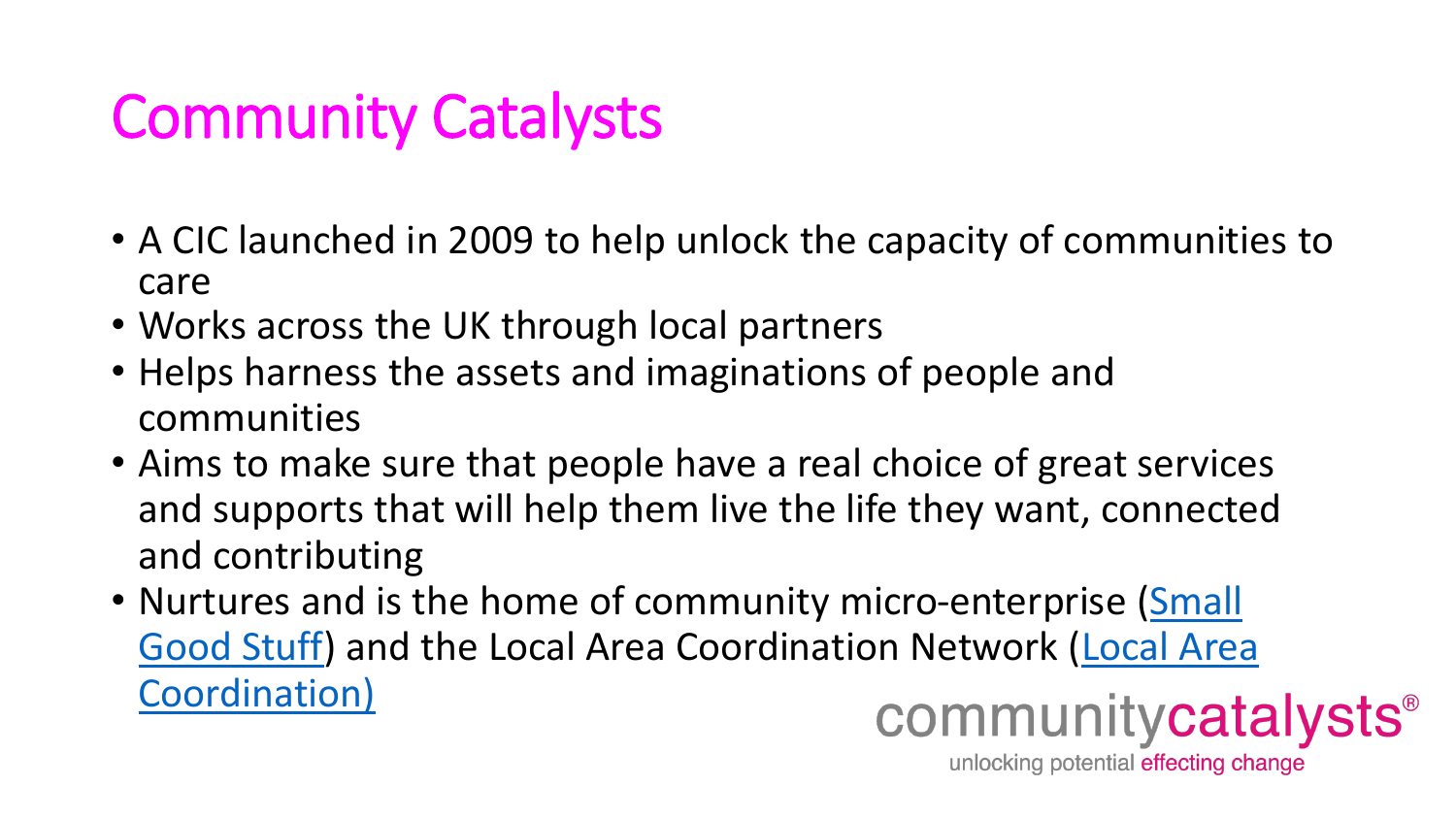#### **Power to Change**

- Independent trust set up in 2015 to grow community business sector across England
- £150m endowment to be invested  $\bullet$ over 8-10 years
- £70m invested in 1,000  $\bullet$ community businesses so far, 67% in 30% most disadvantaged areas
- **Systems approach to supporting**  $\bullet$ individual businesses, sector development, evidence building, policy advocacy

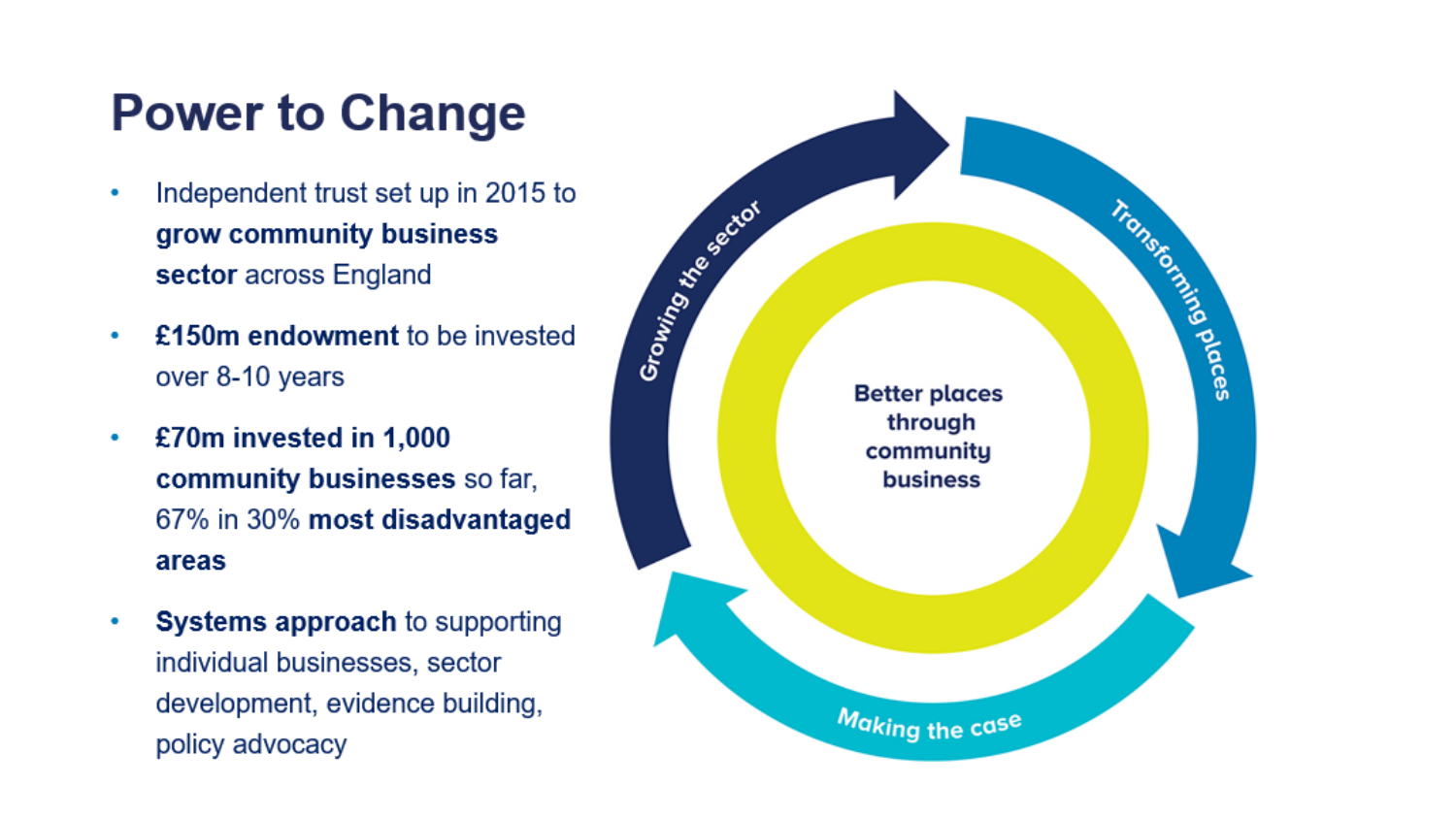

#### **What is Community Business?**



They are locally rooted and locally accountable



They trade to achieve sustainability



They deliver community-wide impacts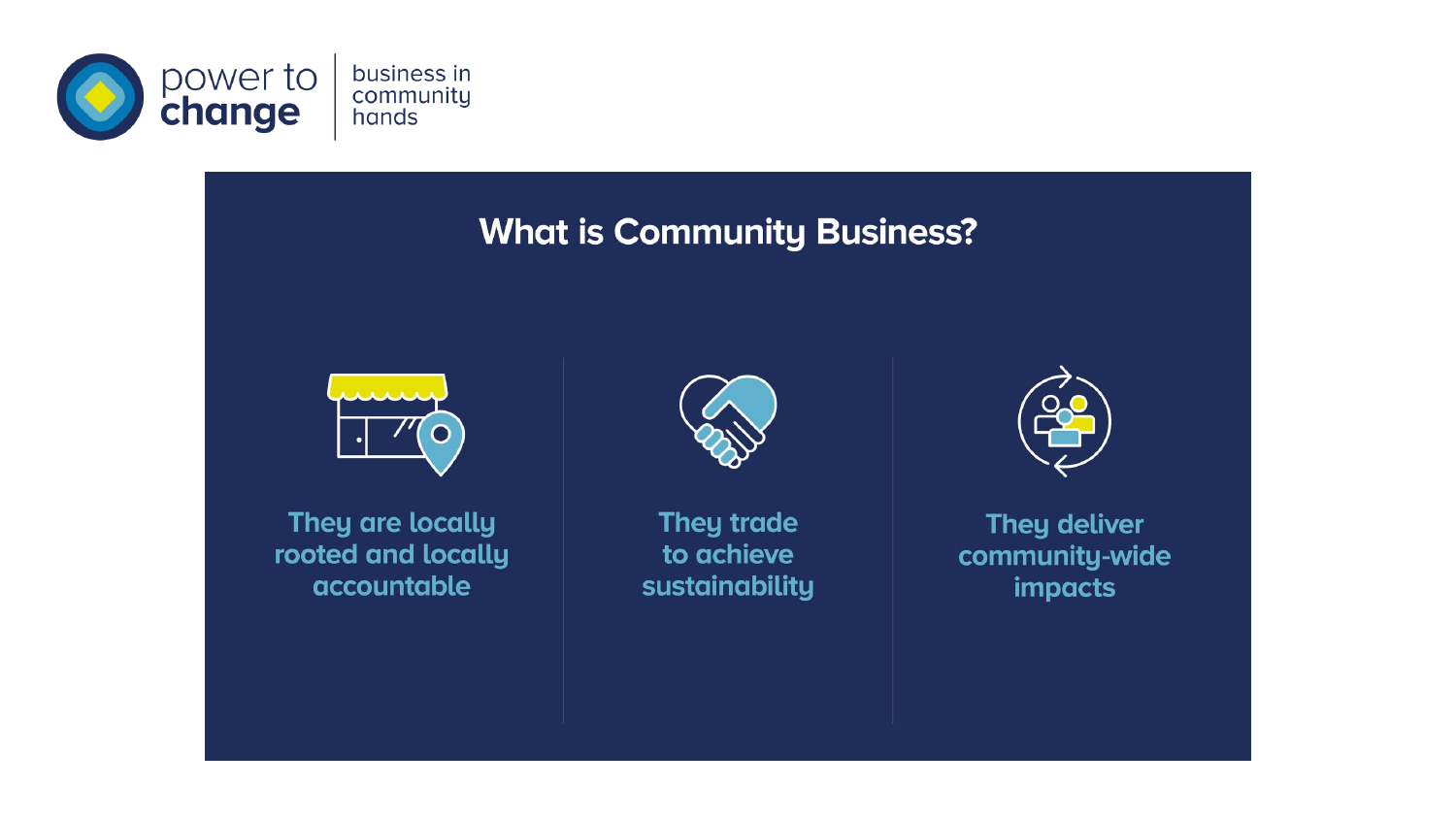#### Disconnected conversations

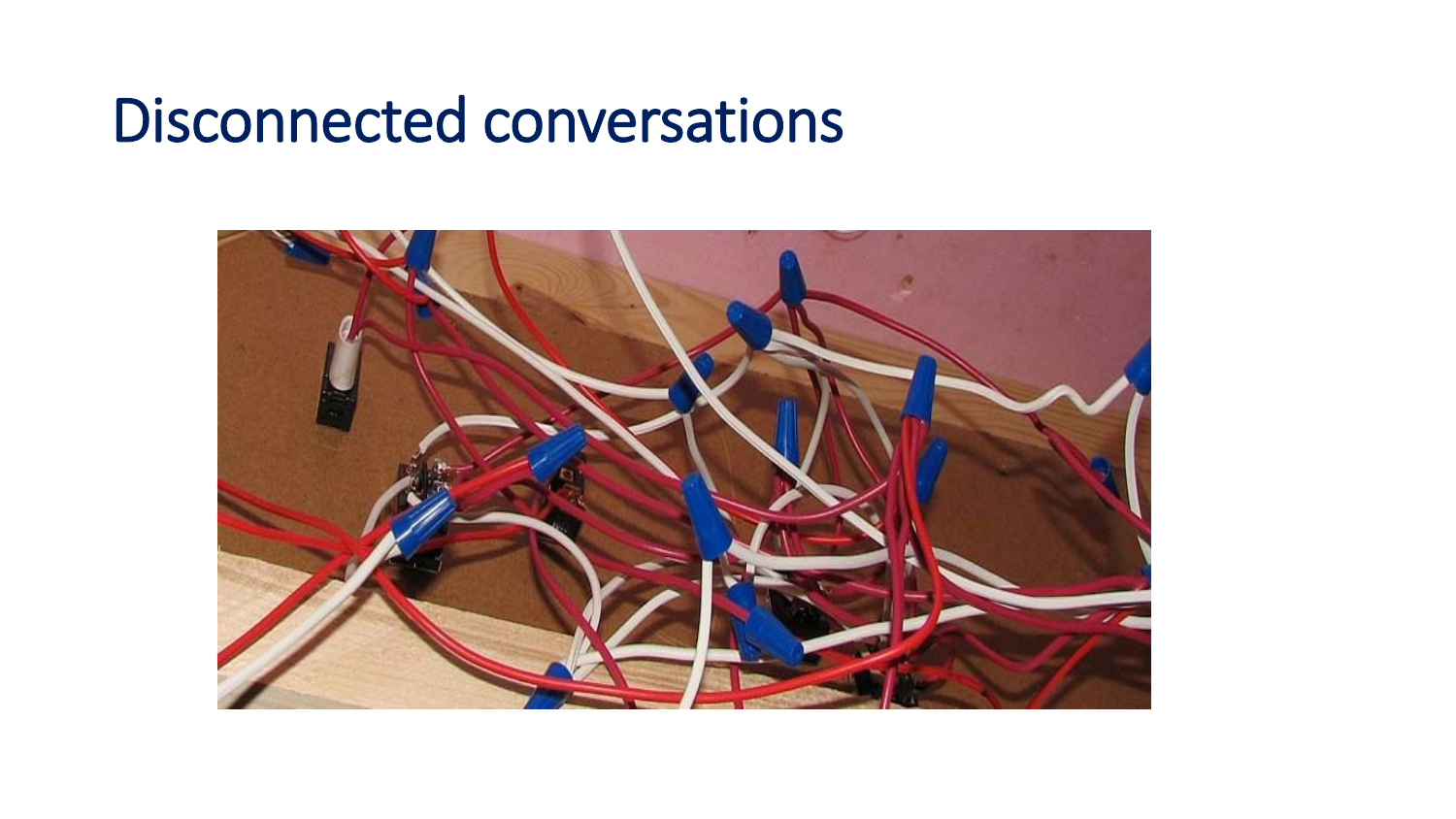# Joining conversations (or the people involved in the conversations)

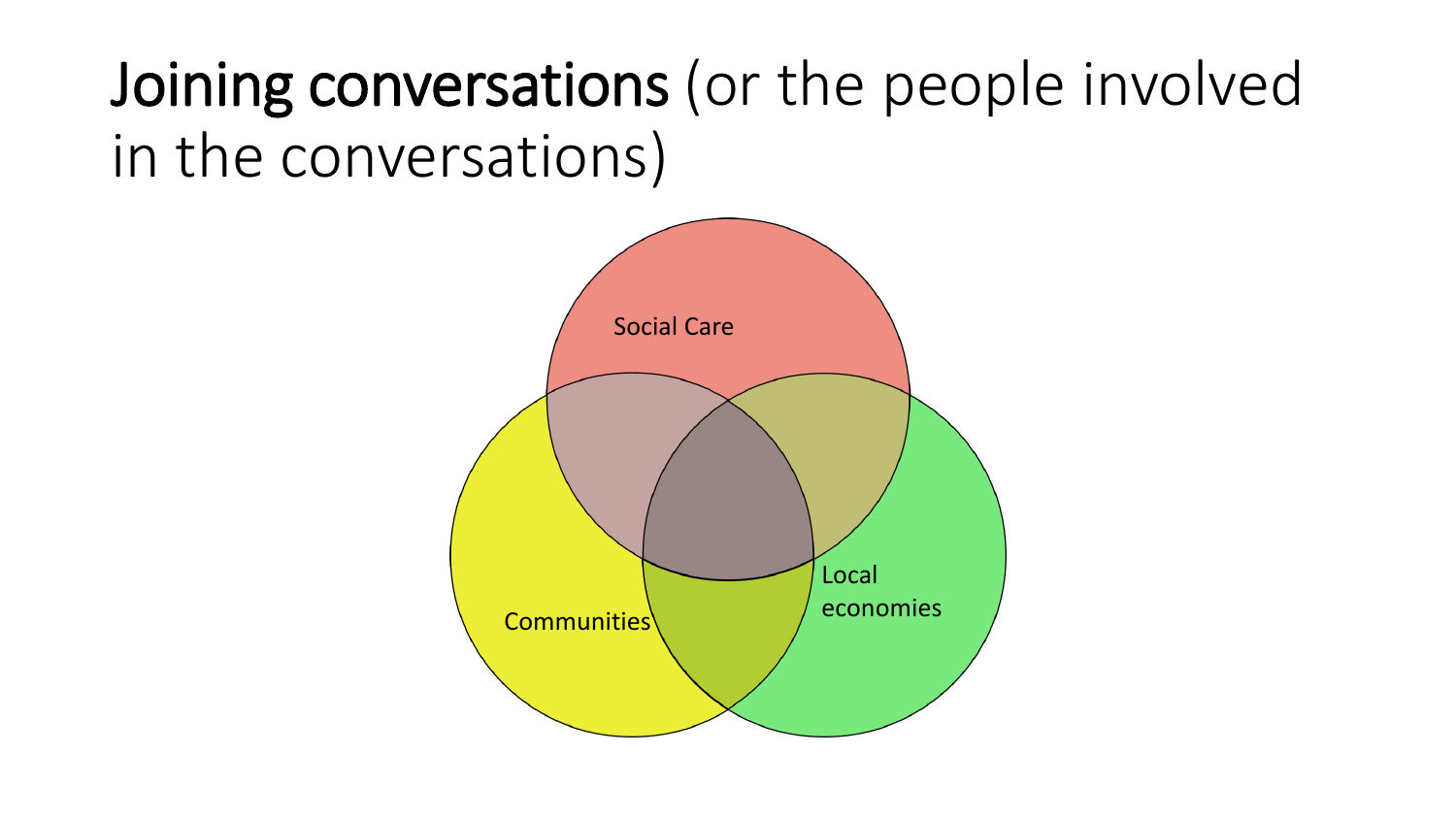#### Means……………….

- New insights into old problems
- Widened horizons
- Scarce money used more effectively
- New understanding of impact (and greater impact) And most importantly
- Better outcomes for people and communities